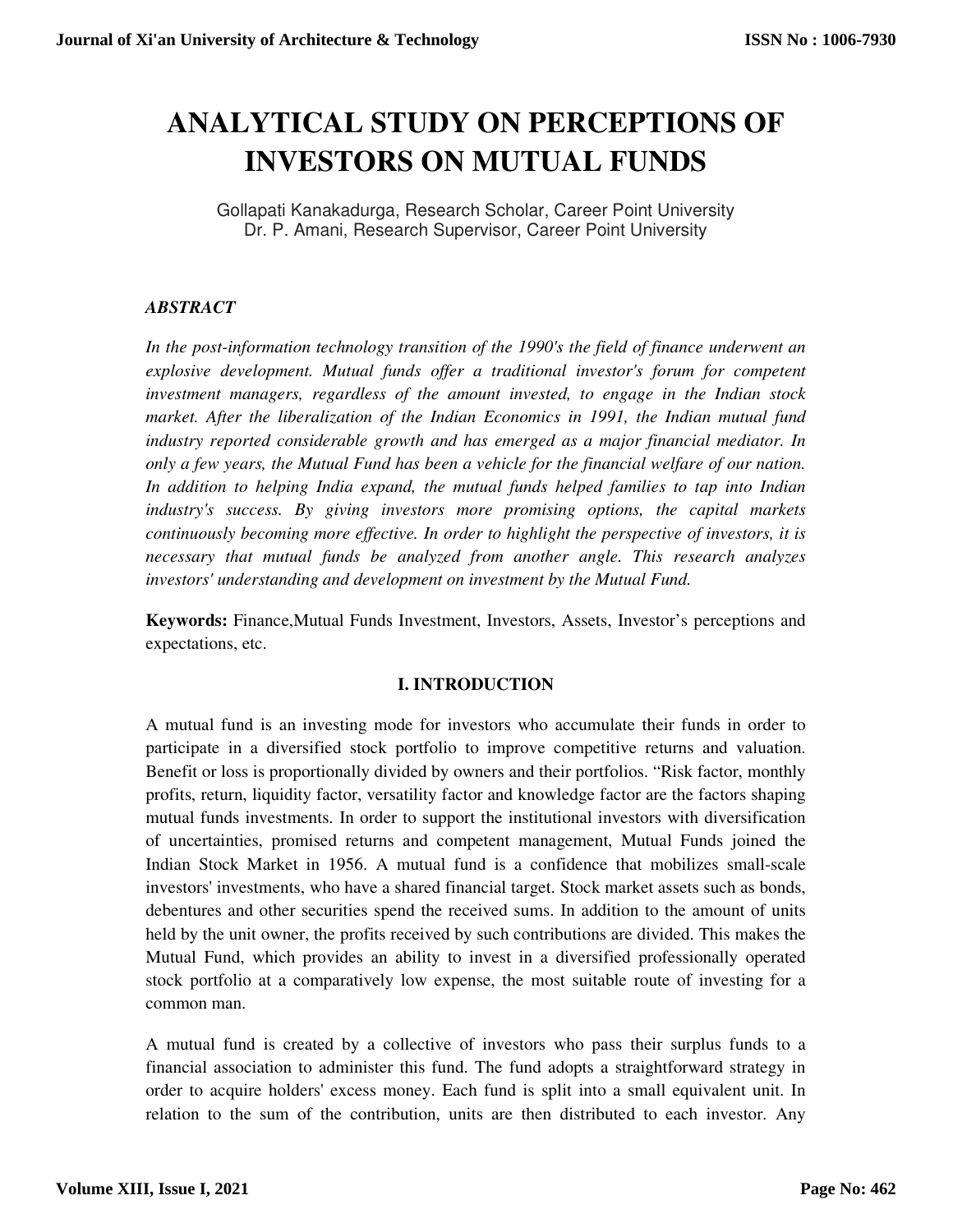participant, big or tiny, would therefore have an interest in the fund and would have the potential to be part of the fund's large portfolio. Therefore, equity funds provide millions of small and big investors with the ability to engage and profit from the rise of the stock market. The investment goal and holdings of a Fund affect how volatile a fund is. Reading the prospectus may enable investors gain insight into the factors of this unique investment." It is also time to consider and evaluate investors' views and opinions of those interactions and expectations and unveil some highly useful knowledge to help mutual fund decision-making.

## **II. REVIEW OF LITERATURE**

**B. Murali Krishna et. al. (2012)**The industry has found its main challenge in the phase now in the process, though facing many challenges during its growth, is mobilizing a wide pool of available country investments. There is tremendous uncertainty in the stock segment. The sector is often threatened by growing recognition and getting the industry into the masses. Investors thus seek a return that is far above the ordinary benefit provided by other similar instruments. Mutual funds are also considered as investment in the stock markets. Investors should be trained and all pre-convinced concepts surrounding participation in reciprocal funds eliminated by business. This has to be achieved either through mutual funds, AMFI or both via a large-scale initiative.

**Saini, Simran et.al. (2011)**The majority of investors felt that the investment strategy in mutual funds was positive. They should be provided with timely details regarding the various developments of the mutual fund industry in order to preserve their confidence in mutual funds. The mutual fund companies can build strategies to meet the investors' aspirations in order to reach high financial sector levels. Today, Mutual Fund industry is primarily concerned with turning prospective investors into actual investors. From time to time, fresh and more creative schemes can be placed in order to preserve the trust of investors. All this might carry the mutual fund industry's overall growth and progress.'

**ManasaVipparthi and Ashwin Margam (2013)** The research "Mutual funds perceptions: a comparative public-private mutual fund study aims at checking whether the preference of public-private mutual funds is independent of the demographic profile and defining variables that impact the perceptuality of investors and the choice of public-private mutual funds. The study showed that marital status and jobs specifically affect investor preference." It was shown that the most significant variables affecting the efficiency and understanding of investors are profitability, stability, savings on taxation, service quality and accountability, and the powerful factors in the investment phase are the monetary and core commodity.

**Dr. M. P. Desai and Mayur Joshi (2013)**, in their research paper "A Study about Awareness of Mutual Funds Among the Investors of Navsari District" have found that majority of the mutual fund investors invest in insurance sector which emphasizes their demand for safety and security of their funds. Majority of the mutual fund investors considered balanced funds as a highly important type whereas the least preferred type was the tax savings funds. Majority of the respondent's purpose of investing in mutual funds was wealth creation whereas tax savings was considered as the least important factor by most of the respondents.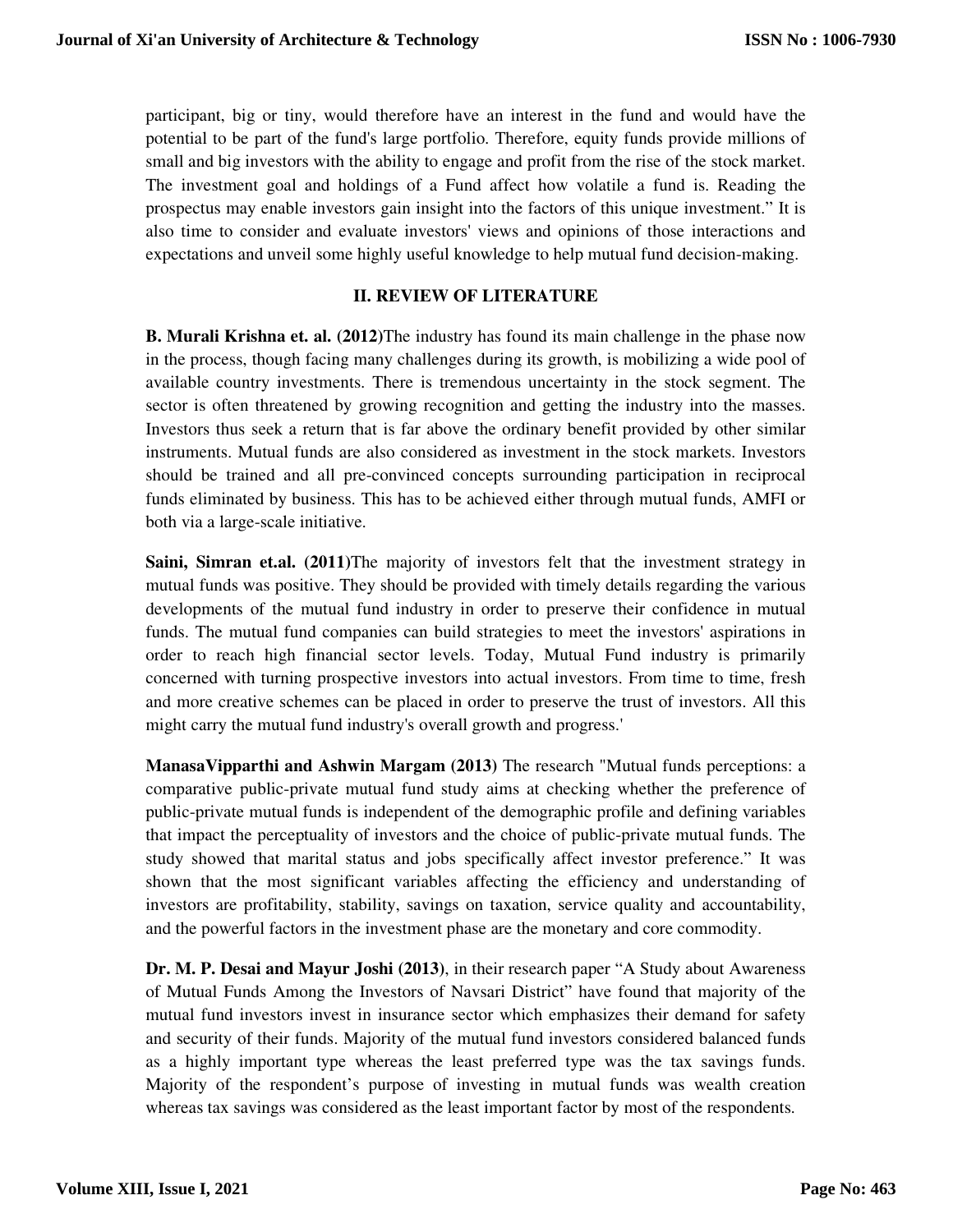**Apparao and Kishore N Babu (2015)** Selected 576 bond-market investors in Eastern Godavari and West Godavari districts of Andhra Pradesh have examined the investment choice and savings trend. "They noticed that, according to the investor perception, investors deemed the fixed deposit savings trend to be one and were backed up by equity and debentures, insurance policies and fixed assets. Likewise investors have scored 95 investors as classified two in separate current investment programs, led by insurance policies. Although the plurality of investors (109) ranked three insurance schemes and share and debenture were accompanied by (100). They assumed that most borrowers (148) were first tier fixed deposits. 86.46% of customers decided that deposits at the banks were the best path for investing.. Insurance followed (69,1%) and a limited number of fund holders (13,89%) thought that product futures were the least stable investment on these investment avenues. In terms of investment paths, more investors (72.75%) felt the pre-emptive avenue of savings to fixed deposits at banks was cash/savings with a 72.22% interest in investors. The least favored alternative is the allocation of 40.28 percent pensions, pension and pension programs. This was also mirrored in the mid-point figures, when the average score was 3.89, led by cash and investments at the banks (average score 3.78), with a lowest average score of 3.16 for provident funds, pension and investment programs." Investor expectation of potential future savings shows that investors selected bank deposits as the first likely option for future savings, and that business securities and debentures and mutual fund schemes proceeded.

**Rajesh Trivedi, Prafulla Kumar Swain and Manoranjan Dash (2017)**The Indian financial sector is becoming competitive on a regular basis, and the provision of different financial products must be in line with investors' perceptions of demand. Any investment's primary drive is to optimize gains at a low expense, and mutual funds give investors opportunities. The study gives an overview into the types of threats in a mutual fund structure. Data is obtained from both mutual fund investors and non-mutual fund investors. This study reflects on how finances are linked to variables such as liquidity, economic knowledge and population. It has been discovered that low-risk assets and the liquidity scheme of the Fund have an effect on investor understanding.

**Dr. SomabhusanaJanakiballav Mishra (2019)**The goal of this paper is to understand mutual fund preferences and to examine the significance of demographic factors that affect the investor's decision to make investments. This research aims to assess the influence of population dynamics, such as sex, age, schooling, jobs, income over investment decisions. The hypothesis were formulated in view of their importance to the aims of the study. Investment decision-making activity, as contingent variables, is known as independent demographics (age, gender and training). Classification of data; tabulation and checking. The use of the hypothesis and the Chi-square technique of Pearson was used for mathematical inferences.

**Dr. M. Raja and Jagadeeswaran B (2020)**"The Mutual Fund is a trust in which a variety of small to medium-sized investors have small savings. Under the guidance of the specialist fund manager, the fund raised from different schemes is invested in various forms of shares. Without taking very big risk, small and medium-sized investors engage in the stock sector.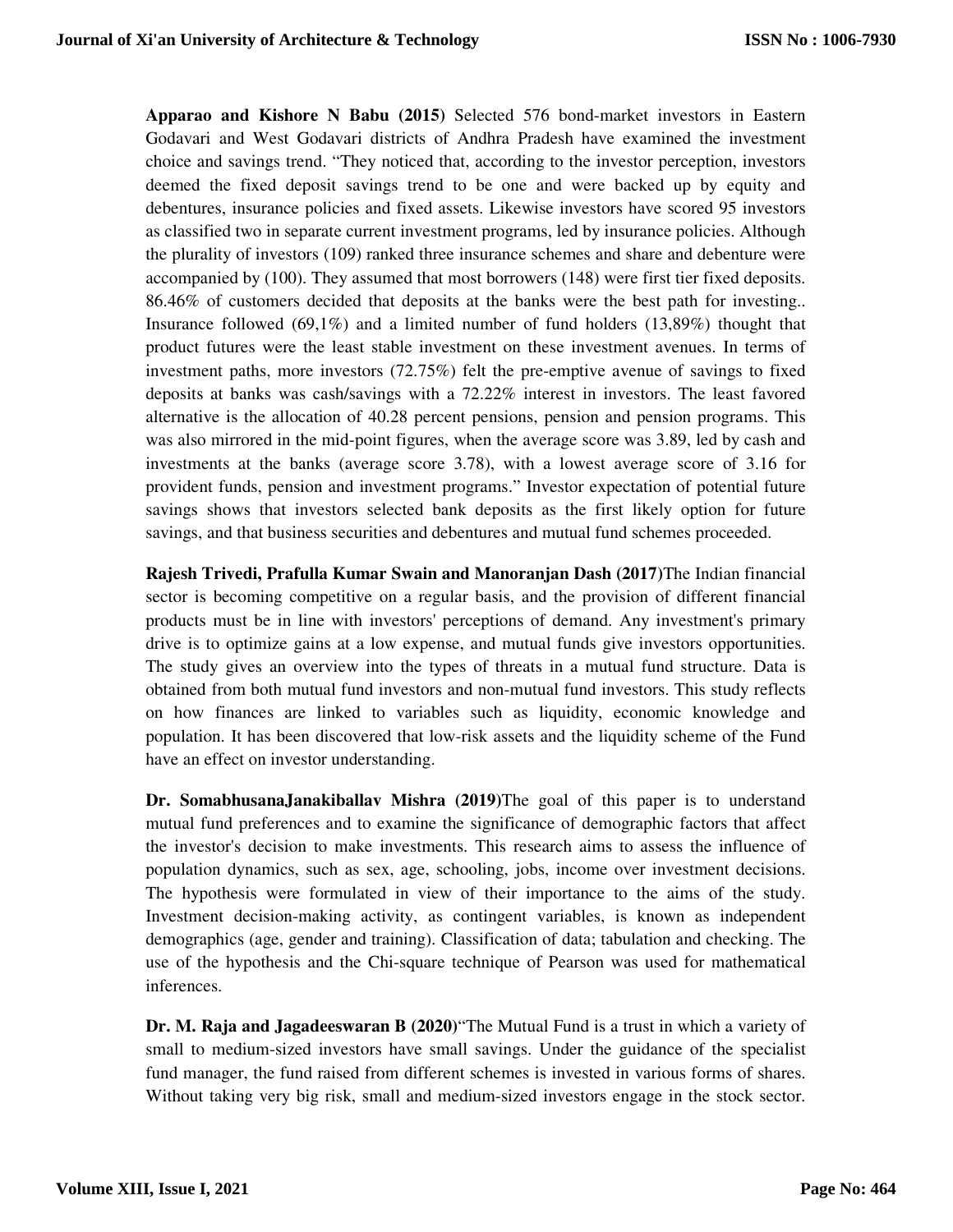Until investing in the mutual fund, investors can take into consideration a number of considerations, including factor related to a mutual plan, factor related to a mutual business, and factor related to investor services. The present research tried to assess investors' view of investments in mutual funds." The results of the study have shown that the mutual funding firms must reveal the essential details on their prospectors, such as return on scheme, scheme risk, amount of fund assets and the credibility of the fund's brand name.

**Reshma Raju Mini (2020)**The investment is made on the basis of a standard, risk-free return. "A variety of investment initiatives, from insurance to securities or debentures, can be seen in our region. The investment form selected depends on the amount of income and the investor's risk-taking abilities. Mutual funds are an emerging investing style with tremendous potential since there are various investment styles with daily returns and reduced risk. But the degree of consciousness of our country's people is very tiny. Many have pushed their ambiguous understanding of the same to remain away from certain expenditure or even optout." The research was adopted with the intent of researching the knowledge of the investors' mutual funds in India and suggesting effective ways to familiarize them with the community.

## **III. OBJECTIVES OF THE STUDY**

#### **The main Objectives of the Research study are stated as follows:**

- 1. To study the experiences of Investors regarding Mutual Funds Investment
- 2. To study the Investment patterns and factors encouraging Investors for Mutual Funds Investment
- 3. To analyze the perceptions of Investors regarding Investment in Mutual Funds
- 4. To analyze the future Investment plans of Investors for Mutual Funds Investment

## **IV. RESEARCH METHODOLOGY**

The Research is a descriptive study. The study population were the Investors who were involved in Mutual Funds Investments. The sample size that was taken for the Research study were 107 Respondents. The data was analyzed through SPSS.

## **V. ANALYSIS AND INTERPRETATIONS**

## **5.1 DEMOGRAPHIC PROFILING OF THE RESPONDENTS**

| <b>Category</b> | <b>Sub-Category</b> | <b>Frequency</b> | <b>Percent</b> |
|-----------------|---------------------|------------------|----------------|
|                 | $<$ 30 years        | 18               | 16.8%          |
|                 | 30-40 years         | 22               | 20.6%          |
| Age             | 40-50 years         | 46               | 43.0%          |
|                 | $> 50$ years        | 21               | 19.6%          |
|                 | <b>Total</b>        | 107              | 100.0%         |
| Occupation      | <b>Business</b>     |                  | 8.4%           |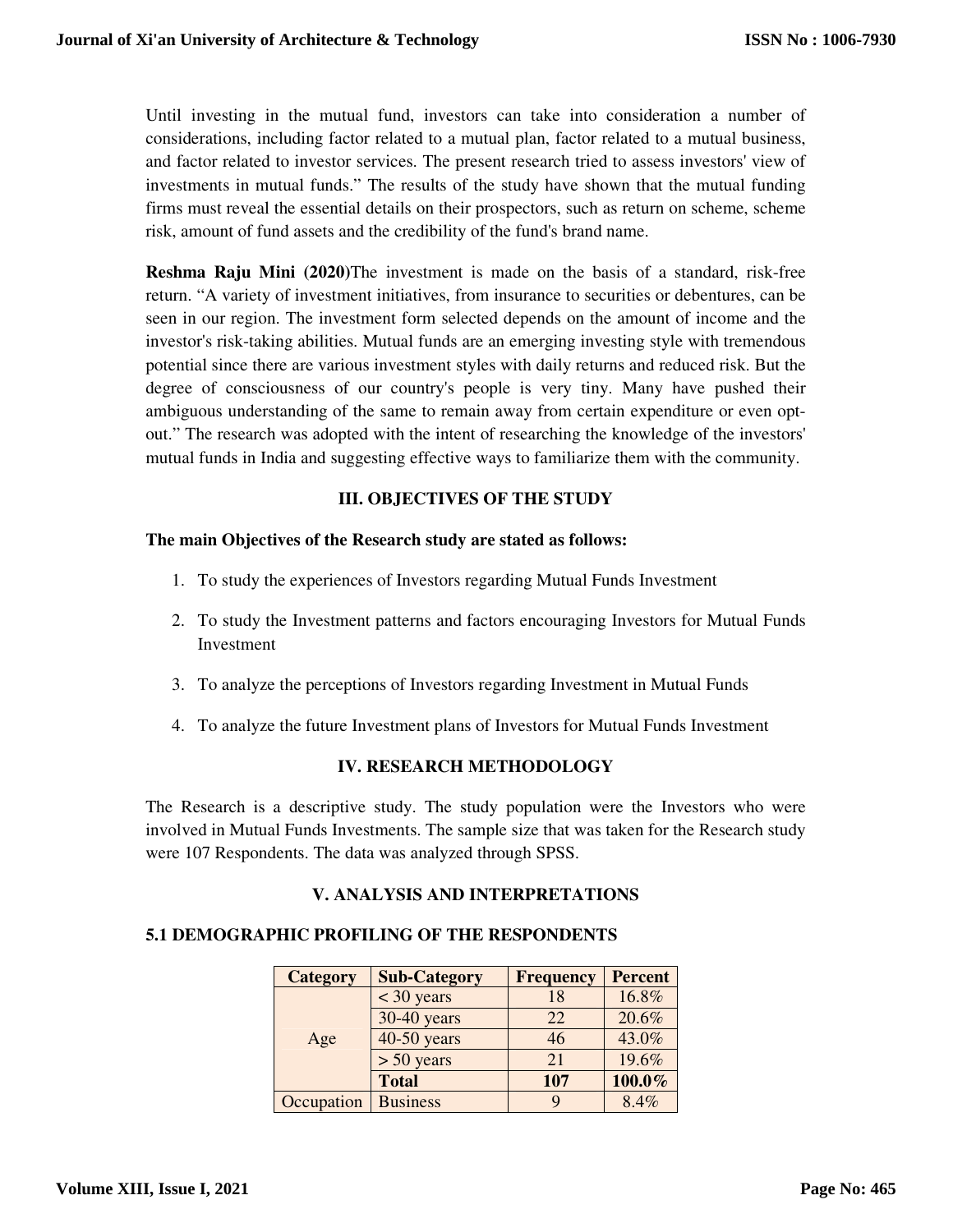|                 | Agriculture  | 12  | 11.2%  |
|-----------------|--------------|-----|--------|
|                 | Service      | 10  | 9.3%   |
|                 | Profession   | 14  | 13.1%  |
|                 | Household    | 11  | 10.3%  |
|                 | Retired      | 12  | 11.2%  |
|                 | Other        | 39  | 36.4%  |
|                 | <b>Total</b> | 107 | 100.0% |
|                 | $<$ 5 Lakhs  | 32  | 29.9%  |
|                 | 5-10 Lakhs   | 30  | 28.0%  |
| Gross<br>Income | 11-15 Lakhs  | 26  | 24.3%  |
|                 | $> 15$ Lakhs | 19  | 17.8%  |
|                 | <b>Total</b> | 107 | 100.0% |
|                 | up-to 1 Lakh | 29  | 27.1%  |
| Gross           | 1-2 Lakhs    | 25  | 23.4%  |
| Saving          | $> 2$ Lakhs  | 53  | 49.5%  |
|                 | Total        | 107 | 100.0% |

## **5.2 PARTICIPANTS EXPERIENCE IN MUTUAL FUNDS**

To assess the participants' experience in Mutual Funds, below listed hypothesis has been framed. To answer on the listed assumption non-parametric data of 107 respondents have been collected. Statistical chi-square method has been adopted to get significance value on the questions asked. These questions talk about the number of years of experience in mutual fund investment, experience in investing in mutual funds, source of information about mutual funds, etc.

Null hypothesis: Investors experience in Mutual Funds is not significant.

Vs.

Alternate hypothesis: Investors experience in Mutual Funds is significant.

| Table-1 Significance level of the Participants Experience in Mutual Funds |  |  |  |  |
|---------------------------------------------------------------------------|--|--|--|--|
|---------------------------------------------------------------------------|--|--|--|--|

| <b>Category</b>      | <b>Sub-Category</b> | <b>Frequency</b> | <b>Percent</b> | Chi-<br><b>Square</b> | Df             |
|----------------------|---------------------|------------------|----------------|-----------------------|----------------|
|                      | $\leq$ 1 year       | 33               | 30.8%          |                       |                |
| No. of Years of      | $1-2$ year          | 24               | 22.4%          |                       |                |
| Experience in        | 3-5 year            | 26               | 24.3%          | 0.563                 | 3              |
| <b>MF</b>            | $> 5$ year          | 24               | 22.4%          |                       |                |
|                      | Total               | 107              | 100.0%         |                       |                |
|                      | Very Good           | 40               | 37.4%          |                       |                |
| <b>Experience</b> in | Good                | 19               | 17.8%          |                       |                |
| Investing in         | Average             | 15               | 14.0%          | 0.000                 | $\overline{4}$ |
| <b>Mutual Funds</b>  | Poor                | $\overline{2}$   | $1.9\%$        |                       |                |
|                      | <b>Very Poor</b>    | 31               | 29.0%          |                       |                |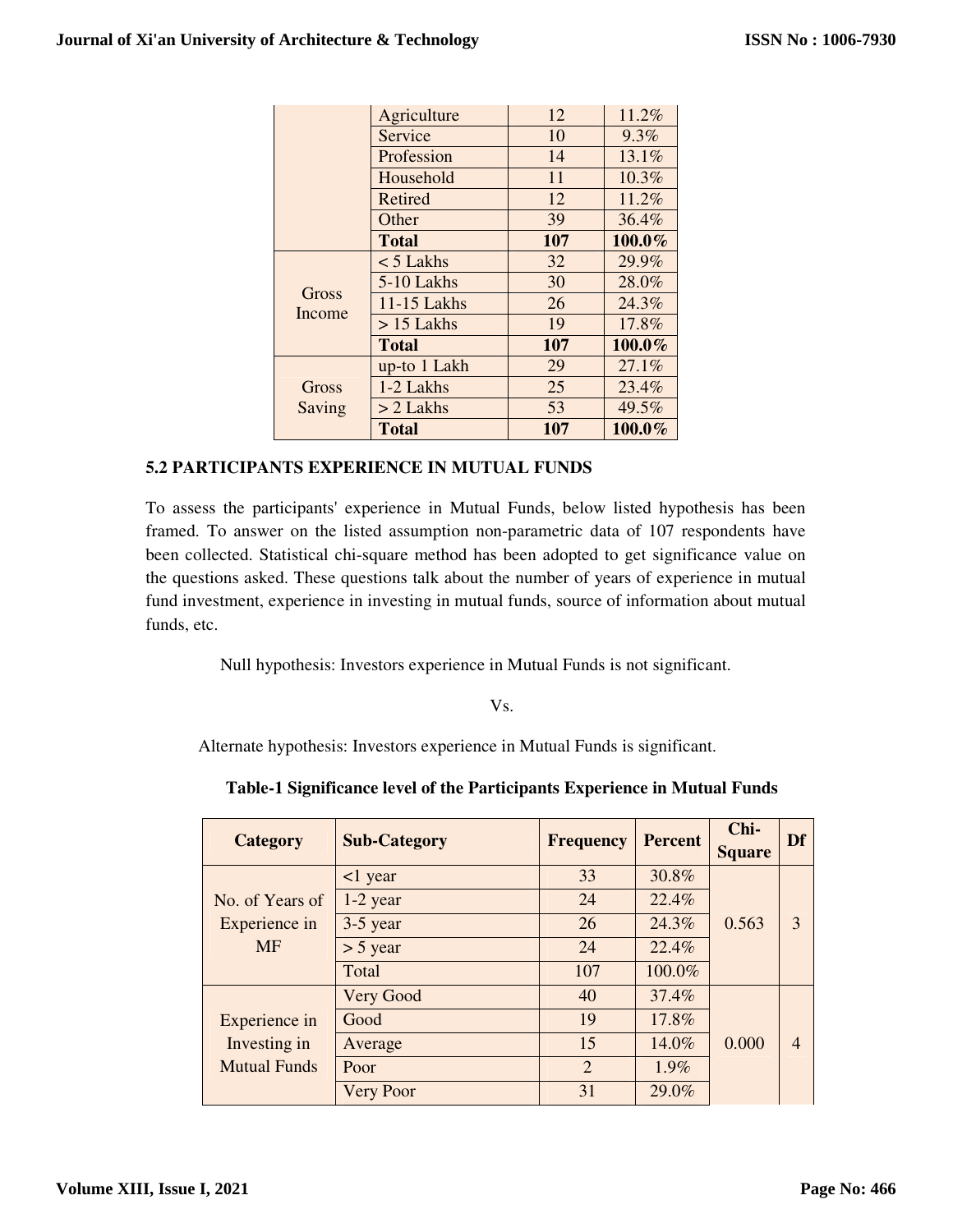|                             | Total                                             | 107            | 100.0% |       |                |
|-----------------------------|---------------------------------------------------|----------------|--------|-------|----------------|
|                             | <b>Broker/Sub Broker</b>                          | 16             | 15.0%  |       |                |
| Source of                   | Financial<br>Advisors/Professional/C.<br>A        | 16             | 15.0%  |       |                |
| Information<br>about Mutual | <b>Friends &amp; Relatives</b>                    | 24             | 22.4%  | 0.003 | $\overline{4}$ |
| Funds                       | Finance Journals/<br>Newspapers                   | 19             | 17.8%  |       |                |
|                             | Other                                             | 32             | 29.9%  |       |                |
|                             | Total                                             | 107            | 100.0% |       |                |
|                             | <b>HDFC Mutual Fund</b>                           | $\overline{7}$ | 6.5%   |       |                |
|                             | <b>SBI Mutual Fund</b>                            | $\overline{7}$ | 6.5%   |       |                |
|                             | <b>Taurus Mutual Fund</b>                         | 6              | 5.6%   |       |                |
|                             | <b>Birla Sunlife Mutual Fund</b>                  | 6              | 5.6%   |       |                |
| <b>Which Mutual</b>         | <b>Sundaram BNP Paribas</b><br><b>Mutual Fund</b> | 18             | 16.8%  |       |                |
|                             | <b>Tata Mutual Fund</b>                           | 9              | 8.4%   | 0.055 | 9              |
| Fund do you<br>invest       | <b>Franklin Templeton</b><br><b>Mutual Fund</b>   | 14             | 13.1%  |       |                |
|                             | <b>Principal Mutual Fund</b>                      | 13             | 12.1%  |       |                |
|                             | <b>UTI Mutual Fund</b>                            | 11             | 10.3%  |       |                |
|                             | <b>ICICI Prudential Mutual</b><br>Fund            | 16             | 15.0%  |       |                |
|                             | Total                                             | 107            | 100.0% |       |                |

In the illustrated table below, most of the mutual fund investors (30.8%) have less than 1 year of experience followed by 3-5 years of experience (24.3%) and 1-2 years (22.4%). Regarding experience, 55.1% investors have good experience in investing in MF whereas 14% investors have average experience and remaining 30.8% investors have a poor experience. Statistically, investing in mutual funds plays a significant role (p-value= $0.000, \leq 0.05$ ) in investors' minds for future investment.

Coming to the source of information about mutual funds, investors get information from various sources such as brokers (15%), financial advisors (15%), friends & relatives (22%), finance journals& newspapers (18%) etc. Also, investors get information about mutual funds from other sources as well (30%). Statistically, this information source is also very critical for investors to decide on their future investment (p-value=0.003,  $\leq$  0.05). Further type of mutual fund for investment was asked. As per the investors, most of them invest in Sundaram BNP Paribas Mutual Fund (17%), ICICI Prudential Mutual Fund (15%), Franklin Templeton Mutual Fund (13%), Principal Mutual Fund (12%), UTI Mutual Fund (10%), Tata Mutual Fund (8%), HDFC Mutual Fund (7%), SBI Mutual Fund (7%) and Taurus Mutual Fund (6%), Birla Sunlife Mutual Fund (6%) (*table-1*). According to the data, results found to be significant with the probability value of 0.055 at 95% confidence level. Hence it can be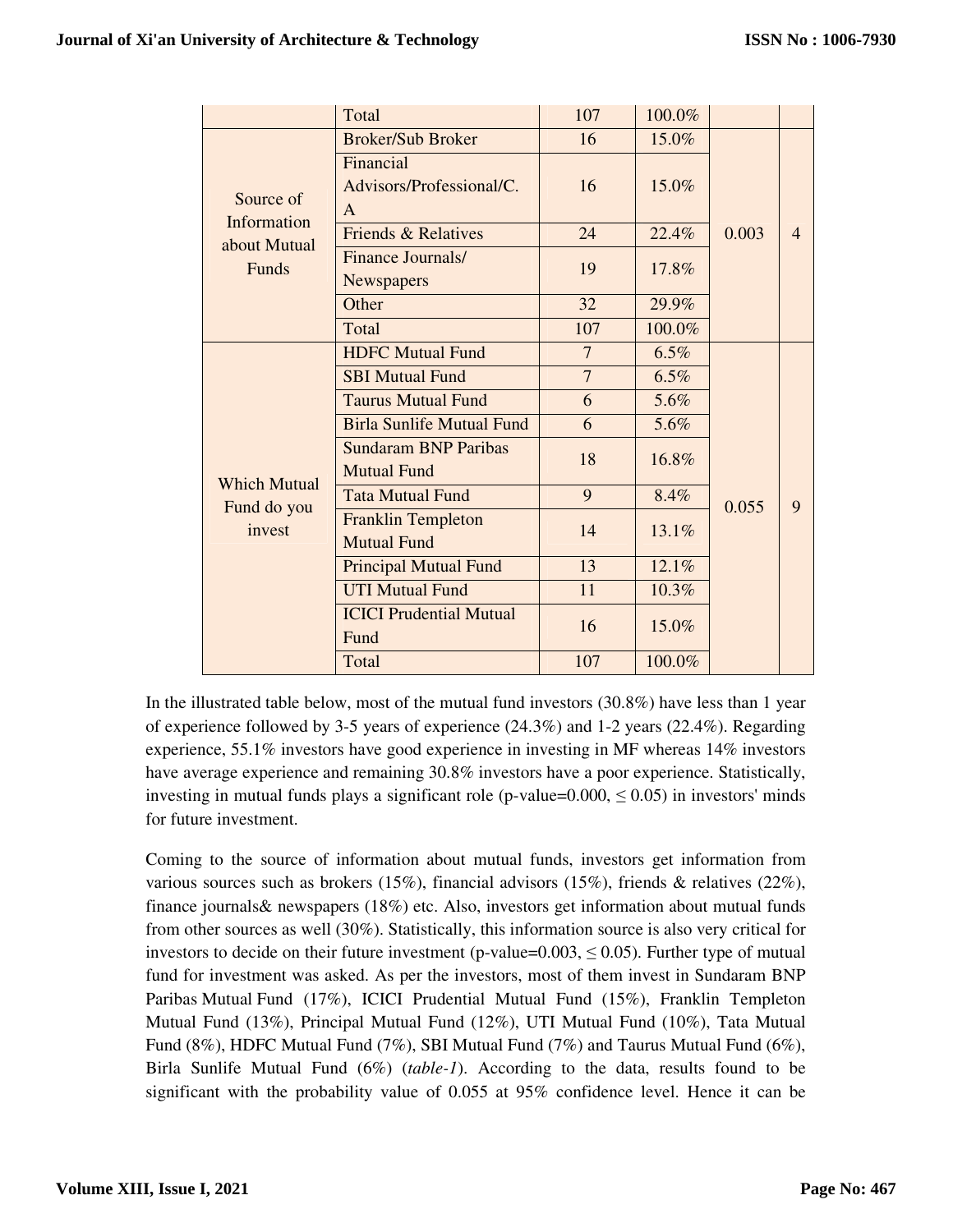concluded that "*Investors experience in Mutual Funds is significant*". (alternate hypothesis is accepted).

Also, the types of benefits from the mutual fund have been evaluated wherein twelve types of mutual funds have been listed whose benefits have been ranked from 1 to 12. For the calculation point of view 1 stands for the highest and 12 stands for the lowest rating. Here four type of benefits such as safety, liquidity, returns and tax have been assessed (*table-2*). As per the investors, overall, investing in LIC Policy gives god return followed by Mutual Funds, Gold, National Saving Certificate etc.

Bank Deposits will provide good returns in safety benefits, followed by the investment in Gold and National Saving Certificate. In liquidity benefits, Mutual Funds will give good returns, followed by LIC Policy and gold. In return benefits, Bank Deposits and Real Estate will provide good returns followed by LIC Policy  $\&$  Mutual Funds. In the tax benefits, LIC Policywill provide good returns followed byNational Saving Certificate and gold. Mean rank test is used to summarize the results in a tabular form *(table 2)*.

| <b>Mutual Funds</b>                |               | <b>Count of Highest Ranking</b>    | Mean | Rank       |       |                |
|------------------------------------|---------------|------------------------------------|------|------------|-------|----------------|
|                                    | <b>Safety</b> | <b>Liquidity</b><br><b>Returns</b> |      | <b>Tax</b> |       |                |
| <b>Bank Deposits</b>               | 76            | 57                                 | 74   | 62         | 67.25 | 6              |
| <b>Company Deposits</b>            | 63            | 66                                 | 65   | 66         | 65.00 | 11             |
| Debentures/Bonds                   | 60            | 70                                 | 67   | 66         | 65.75 | 9              |
| <b>Equity shares</b>               | 63            | 62                                 | 76   | 65         | 66.50 | 8              |
| Gold                               | 75            | 72                                 | 66   | 64         | 69.25 | 3              |
| Kisan Vikas Patra                  | 55            | 65                                 | 68   | 66         | 63.50 | 12             |
| LIC Policy                         | 65            | 82                                 | 73   | 74         | 73.50 | 1              |
| <b>Mutual Funds</b>                | 68            | 85                                 | 73   | 67         | 73.25 | $\overline{2}$ |
| <b>National Saving Certificate</b> | 74            | 64                                 | 66   | 68         | 68.00 | $\overline{4}$ |
| <b>Post-Office Time Deposits</b>   | 68            | 65                                 | 66   | 64         | 65.75 | 9              |
| <b>Public Provident Fund (PPF)</b> | 64            | 66                                 | 72   | 68         | 67.50 | 5              |
| <b>Real Estate</b>                 | 58            | 70                                 | 74   | 66         | 67.00 | 7              |

Investment in mutual funds as per their popularity, according to the investors top five popular mutual funds are as follows Birla Sunlife Mutual Fund, Principal Mutual Fund, Franklin Templeton Mutual Fund, UTI Mutual Fund and Sundaram BNP Paribas Mutual Fund. Mean rank test is used to summarize the results in a tabular form *(table 3)*.

| <b>Table-3 Mutual Funds as Per Their Popularity</b> |  |
|-----------------------------------------------------|--|
|-----------------------------------------------------|--|

|                         | <b>Highest</b> |   |          |    | Lowest |    |                |              |          |    |              |      |
|-------------------------|----------------|---|----------|----|--------|----|----------------|--------------|----------|----|--------------|------|
| Rating $\rightarrow$    |                |   | - '      |    |        |    | $\overline{ }$ | $\mathbf{o}$ | $\bf{0}$ | 10 | <b>Total</b> | Rank |
| <b>HDFC Mutual Fund</b> | - 4<br>. .     | - |          |    |        | Iб |                | 10           |          |    | 50           |      |
| <b>Tata Mutual Fund</b> | Q              | — | $\Omega$ | 13 |        | –  |                | $\epsilon$   |          |    | 48           |      |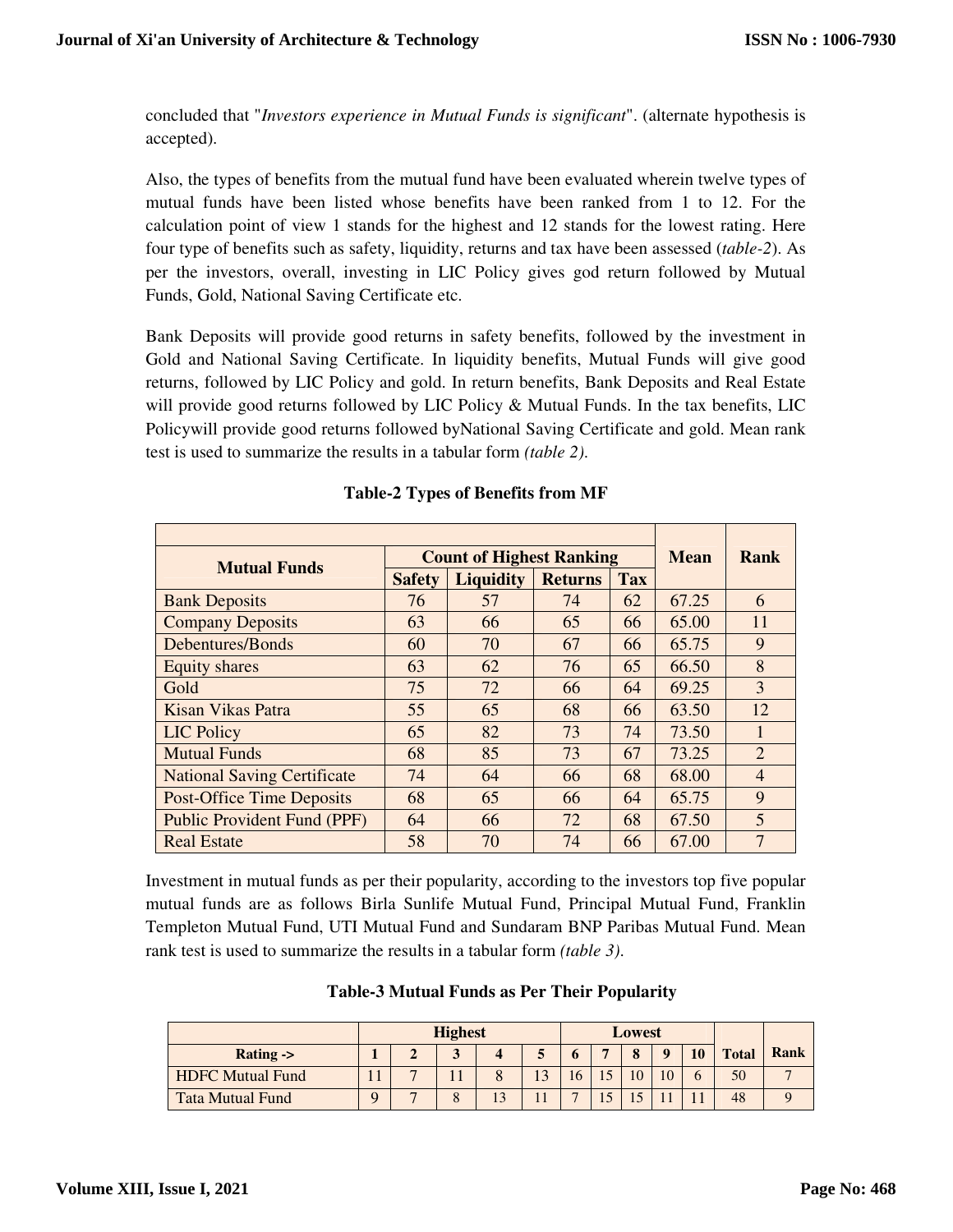| <b>SBI Mutual Fund</b>                            | 6  | 12 | 7  | 14 | 12 | 13 | 12 | 8  | 12 | 11 | 51 | 6                           |
|---------------------------------------------------|----|----|----|----|----|----|----|----|----|----|----|-----------------------------|
| <b>Franklin Templeton</b><br><b>Mutual Fund</b>   | 11 | 14 | 5  | 10 | 16 | 11 | 8  | 14 | 13 | 5  | 56 | $\mathcal{D}_{\mathcal{A}}$ |
| <b>Taurus Mutual Fund</b>                         | 9  | 10 | 9  | 11 | 11 | 11 | 14 | 10 | 13 | 9  | 50 | $\overline{7}$              |
| <b>Principal Mutual Fund</b>                      | 18 | 10 | 12 | 8  | 8  | 8  | 7  | 11 | 12 | 13 | 56 | $\mathfrak{D}$              |
| <b>Birla Sunlife Mutual Fund</b>                  | 12 | 10 | 10 | 14 | 11 | 16 | 9  | 8  | 8  | 9  | 57 |                             |
| <b>UTI Mutual Fund</b>                            | 6  | 8  | 12 | 12 | 16 | 17 | 8  | 10 | 15 | 3  | 54 | $\overline{4}$              |
| <b>Sundaram BNP Paribas</b><br><b>Mutual Fund</b> | 10 | 6  | 12 | 15 | 10 | 17 | 7  | 10 | 11 | 9  | 53 |                             |
| <b>ICICI</b> Prudential Mutual<br>Fund            | 10 | 6  | 11 | 11 | 8  | 12 | 13 | 15 | 11 | 10 | 46 | 10                          |

#### **5.3 PERCEPTION OFTHE INVESTORS ON THE MUTUAL FUND INVESTMENTS**

One-sample t-test has been applied at 95% confidence level to evaluate the investor's perception of mutual fund investment. Here eleven statements have been asked from the investors on the 5-points Likert scale. Mean value of most of the statements is close to 3. This infers that investors are neutral in responding to their mutual fund investments. To find the significance level, two types of hypotheses have been framed and significance value has been evaluated.

Null hypothesis: Investors perception of the selected mutual fund is not significant.

Vs.

Alternate hypothesis: Investors perception of the selected mutual fund is significant.

According to the table-4, out of eleven statements, nine statements found to be significant. Ttest values for these nine statements are as follows

- $\checkmark$  private sector mutual funds perform better than public sector mutual funds(pvalue=0.053),
- $\checkmark$  Mutual funds are useful for small investors. (p-value=0.017)
- $\checkmark$  Mutual funds with large corpus perform better than mutual funds with the small corpus(p-value=0.000)
- $\checkmark$  Mutual funds have better professional expertise than an individual investor(pvalue= $0.038$ )
- $\checkmark$  Public sector mutual funds are more secured than private sector mutual funds(pvalue=0.000)
- $\checkmark$  Tax incentives on mutual fund investments should be increased(p-value=0.000)
- $\checkmark$  Mutual fund products are desirable for the growth of the capital market(pvalue= $0.048$ )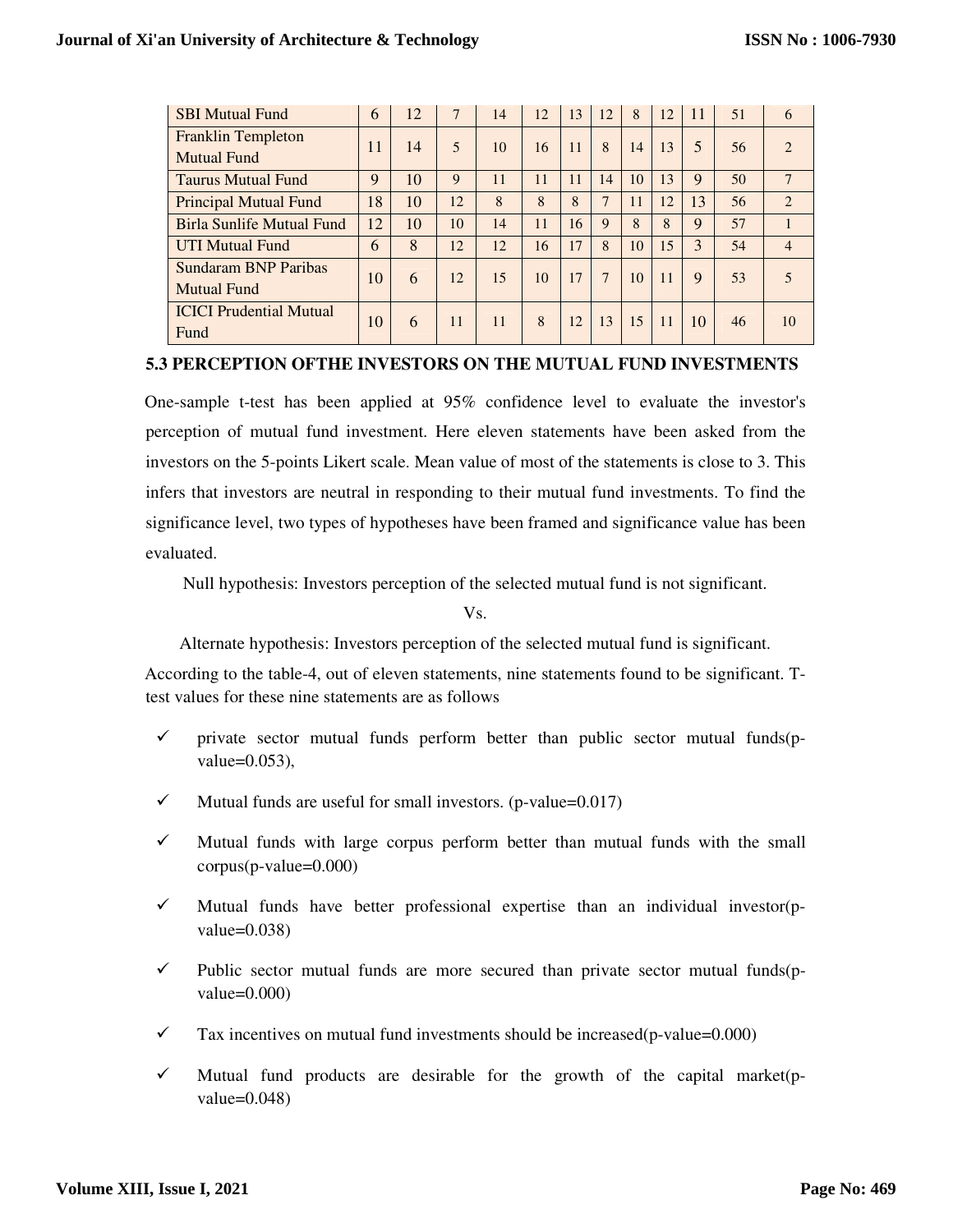٦

- $\checkmark$  Mutual funds are more suitable for Indian investors(p-value=0.000)
- $\checkmark$  there is a scope of improvement in the performance of mutual funds operating in India(p-value=0.000).

Hence alternate hypothesis is accepted "*Investors perception of the selected mutual fund is significant*".

|                                                                                               |                                        | Test Value $= 3.00$ |     |       |                                  |                                                                                        |         |  |  |  |  |  |
|-----------------------------------------------------------------------------------------------|----------------------------------------|---------------------|-----|-------|----------------------------------|----------------------------------------------------------------------------------------|---------|--|--|--|--|--|
| <b>Perceptions Regarding MF</b><br><b>Investments</b>                                         | Mean $\pm$<br>Std.<br><b>Deviation</b> | t                   | df  | Sig.  | <b>Mean</b><br><b>Difference</b> | 95% Confidence<br><b>Interval of the</b><br><b>Difference</b><br>Lower<br><b>Upper</b> |         |  |  |  |  |  |
| Private<br>funds<br>sector mutual<br>public<br>perform<br>better than<br>sector mutual funds  | $3.29 \pm$<br>1.58                     | 1.951               | 106 | 0.054 | 0.299                            | 0.00                                                                                   | 0.60    |  |  |  |  |  |
| Mutual funds are useful for<br>small investors.                                               | $3.20 \pm$<br>1.56                     | 1.359               | 106 | 0.018 | 0.206                            | 0.09                                                                                   | 0.51    |  |  |  |  |  |
| Mutual funds give high returns<br>than other investments                                      | $3.05 \pm$<br>1.55                     | 0.373               | 106 | 0.710 | 0.056                            | $-0.24$                                                                                | 0.35    |  |  |  |  |  |
| Mutual funds with large corpus<br>perform better than<br>mutual<br>funds with small corpus    | $3.50 \pm$<br>1.45                     | 3.585               | 106 | 0.001 | 0.505                            | 0.23                                                                                   | 0.78    |  |  |  |  |  |
| Mutual<br>funds<br>have<br>better<br>professional<br>expertise<br>than<br>individual investor | $3.13 \pm$<br>1.54                     | 0.877               | 106 | 0.038 | 0.131                            | 0.16                                                                                   | 0.43    |  |  |  |  |  |
| Public sector mutual funds are<br>secured<br>than<br>private<br>more<br>sector mutual funds   | $3.51 \pm$<br>1.25                     | 4.240               | 106 | 0.000 | 0.514                            | 0.27                                                                                   | 0.75    |  |  |  |  |  |
| Tax incentives on mutual fund<br>investments should be increased                              | $3.51 \pm$<br>1.16                     | 4.582               | 106 | 0.000 | 0.514                            | 0.29                                                                                   | 0.74    |  |  |  |  |  |
| fund<br>Mutual<br>products<br>are<br>desirable for the growth of the<br>capital market        | $3.28 \pm$<br>1.49                     | 2.000               | 106 | 0.048 | 0.290                            | 0.00                                                                                   | 0.58    |  |  |  |  |  |
| Mutual funds are more suitable<br>for Indian investors.                                       | $3.55 \pm$<br>1.48                     | 3.852               | 106 | 0.000 | 0.551                            | 0.27                                                                                   | 0.84    |  |  |  |  |  |
| Mutual funds investment is like<br>owing to any other asset.                                  | $3.12 \pm$<br>1.54                     | 0.816               | 106 | 0.416 | 0.121                            | $-0.17$                                                                                | 0.42    |  |  |  |  |  |
| there is a scope of improvement<br>in performance of mutual funds<br>operating in India       | $1.19 \pm$<br>0.39                     | $-46.76$            | 106 | 0.000 | $-1.804$                         | $-1.88$                                                                                | $-1.73$ |  |  |  |  |  |

## **Table-4 One-Sample Statistics**

Further investors said that they do measure the performance of their investment through Benchmark (Market) Portfolio (55.1%), Absolute Return (47.7%), Risk-Adjusted Returns (43.0%) and the performance of the similar scheme or other mutual funds (46.7%) (*table-5*).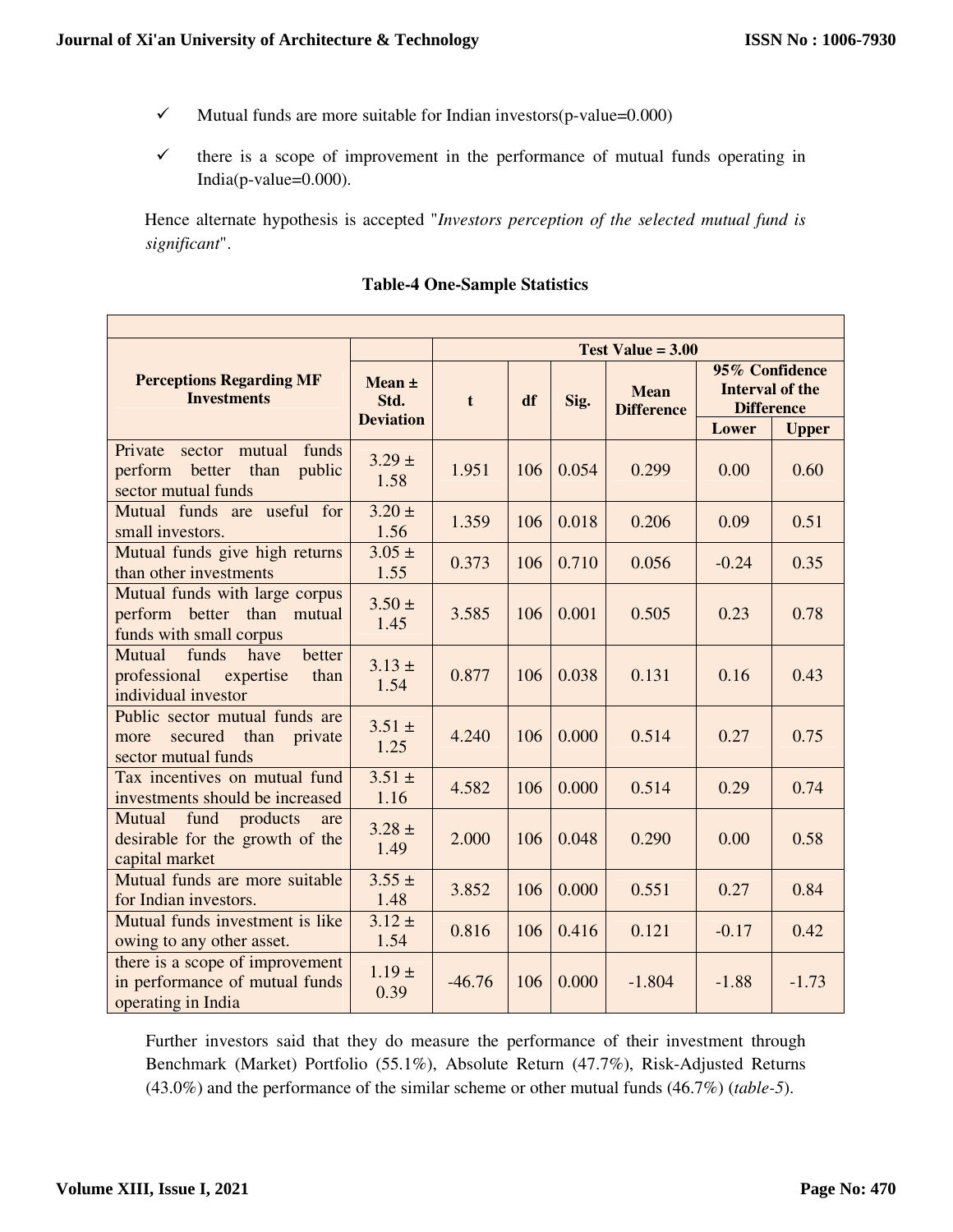| <b>Table-5 Measure Performance</b>            | Count |                | $\%$       |                |  |
|-----------------------------------------------|-------|----------------|------------|----------------|--|
|                                               | Yes   | N <sub>0</sub> | <b>Yes</b> | N <sub>0</sub> |  |
| Benchmark (Market) Portfolio                  | 59    | 48             | 55.1%      | 44.9%          |  |
| <b>Absolute Return</b>                        | 51    | 56             | $47.7\%$   | 52.3%          |  |
| <b>Risk Adjusted Returns of the Schemes</b>   | 46    | 61             | $43.0\%$   | 57.0%          |  |
| Performance of Similar Schemes of other Funds | 50    | 57             | $467\%$    | 53.3%          |  |



The investors' satisfaction level has been assessed at the investors' investment in mutual funds (82.2%) and regulatory framework concerning mutual funds in India (95.3%) *(table-6)*.

| <b>Table-6 Participants Satisfaction Level</b> |  |
|------------------------------------------------|--|
|------------------------------------------------|--|

|                                                             | <b>Count</b> |                | $\%$     |                |
|-------------------------------------------------------------|--------------|----------------|----------|----------------|
|                                                             | Yes          | N <sub>0</sub> | Yes      | N <sub>0</sub> |
| With the Investment in Mutual Funds                         | 88           | 19             | $82.2\%$ | $17.8\%$       |
| Regulatory<br>framework concerning<br>mutual funds in India | 102          |                | 95.3%    | $4.7\%$        |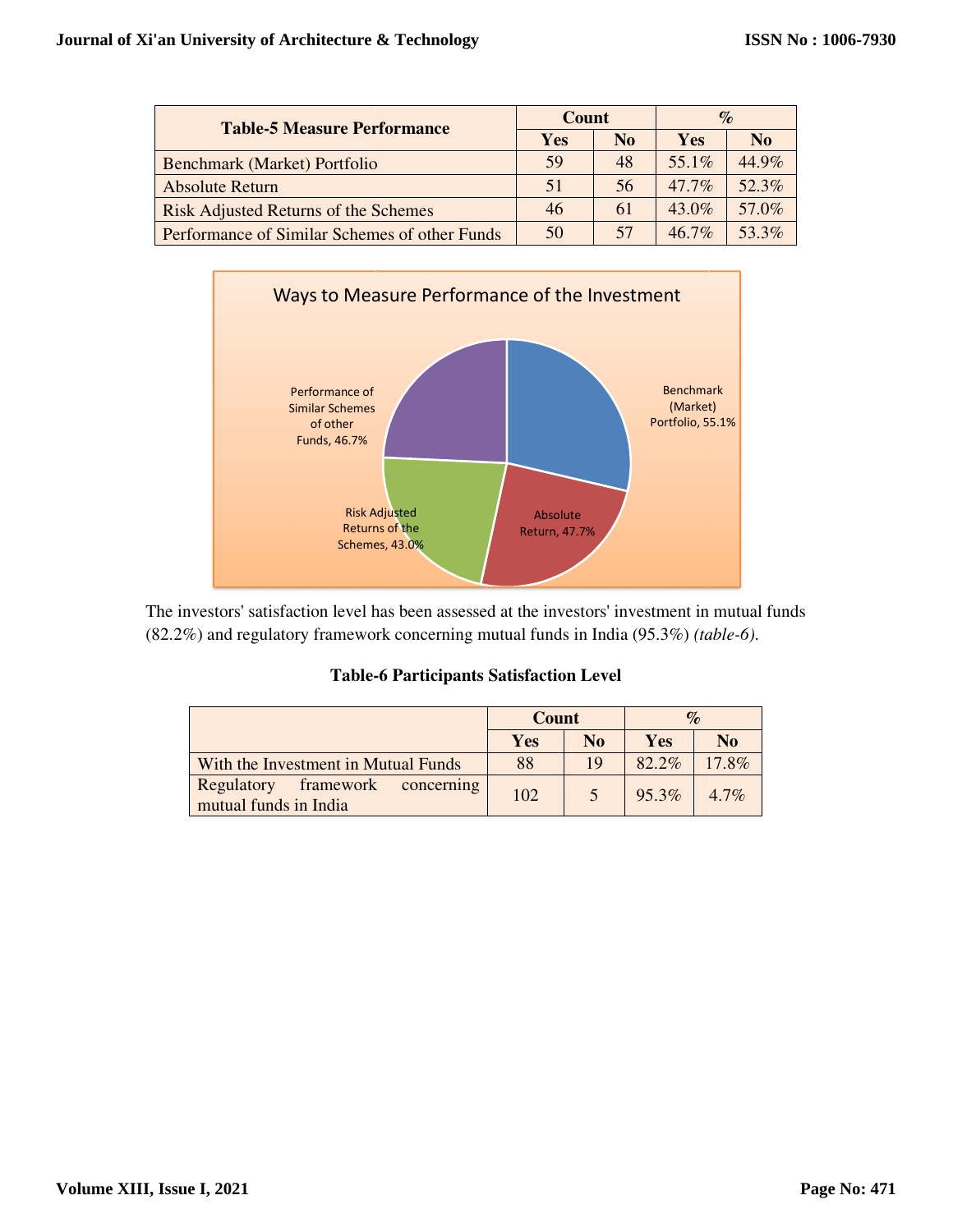

Regarding future investment, as per the 68.2% mutual fund investors, they will invest in the mutual fund, especially in both types of sectors (26.2%) whereas 24.3% investors will only invest in the public sector and 17.8% investors will invest in the private sector only. Regarding future investment, as per the  $68.2\%$  mutual fund investors, they will invest in mutual fund, especially in both types of sectors  $(26.2\%)$  whereas  $24.3\%$  investors will o invest in the public sector and 17.8

|                                       | Count |                |          |                |
|---------------------------------------|-------|----------------|----------|----------------|
| <b>Table-7 Future Investment</b>      | Yes   | N <sub>0</sub> | Yes      | N <sub>0</sub> |
| Make mutual fund investment in future | 73    | 34             | 68.2%    | 31.8%          |
| Private                               | 19    |                | 17.8%    |                |
| Public                                | 26    |                | 24.3%    |                |
| <b>Both</b>                           | 28    |                | $26.2\%$ |                |



# **5.4 FACTORS TO ENCOURAGE INVESTORS TO INVEST IN MUTUAL FUNDS**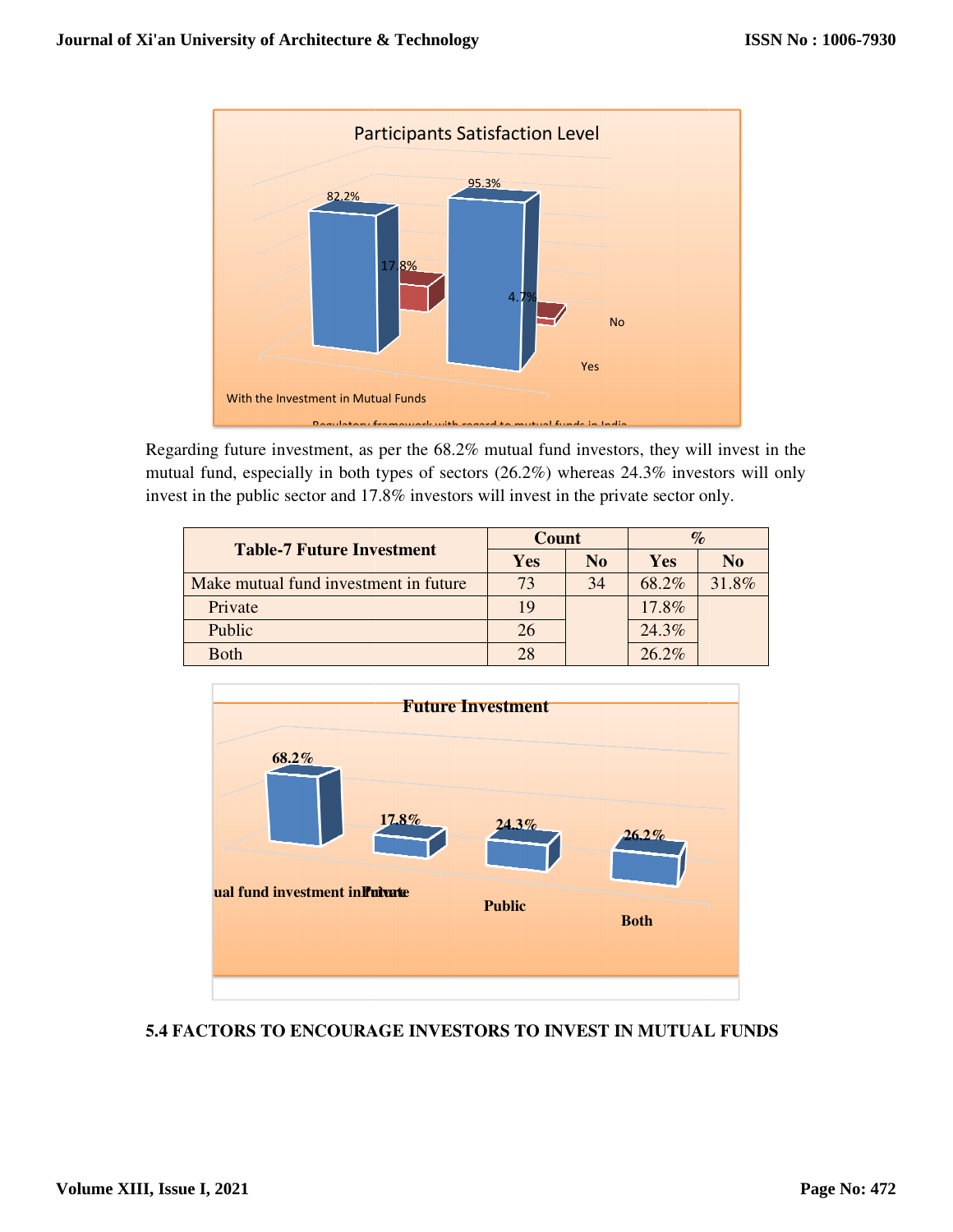## **5.4.1 Market Factors**

## **Table-8 Market Factors**

|                                           |    | $\mathcal{O}_0$ |
|-------------------------------------------|----|-----------------|
| When correction takes place in the market | 63 | 59%             |
| When the market is booming                | 55 | 51%             |
| When the market is range-bound            | 48 | 45%             |

#### **5.4.2 Individual Factors**

## **Table-9 Individual Factors**

|                               | N  | $\%$ |
|-------------------------------|----|------|
| After the gap of a few months | 39 | 36%  |
| When money is available       | 51 | 48%  |
| <b>Through SIP</b>            | 54 | 50%  |
| After a year                  | 58 | 54%  |
| At Birthdays                  | 52 | 49%  |
| <b>At Festivals</b>           | 52 | 49%  |

# **5.4.3 Miscellaneous Factors**

## **Table-10 Miscellaneous Factors**

|                                                                        | <b>Sub-factors</b>            | N   | $\mathcal{O}_0$ |
|------------------------------------------------------------------------|-------------------------------|-----|-----------------|
|                                                                        | Weekly                        | 16  | 15%             |
|                                                                        | Daily                         | 24  | 22%             |
|                                                                        | Monthly                       | 14  | 13%             |
| <b>Interval</b><br>Time<br>of                                          | Fortnightly                   | 12  | 11%             |
| <b>Your Investments</b>                                                | When withdrawal is needed     | 25  | 23%             |
|                                                                        | <b>Never</b>                  | 16  | 15%             |
|                                                                        | <b>Total</b>                  | 107 | 100%            |
| The Average<br>Time                                                    | < 1 year                      | 36  | 34%             |
|                                                                        | 1-3 years                     | 33  | 31%             |
| Horizon of<br>Your                                                     | 4-6 years                     | 22  | 21%             |
| Investment                                                             | $> 6$ years                   | 16  | 15%             |
|                                                                        | <b>Total</b>                  | 107 | 100%            |
| Place Yourself as an<br>Investor on The Risk<br><b>Tolerance Scale</b> | <b>Risk Averse</b>            | 39  | 36%             |
|                                                                        | High-Risk Taker               | 48  | 45%             |
|                                                                        | <b>Moderate Risk Taker</b>    | 20  | 19%             |
|                                                                        | <b>Total</b>                  | 107 | 100%            |
| Effective<br>Best and<br><b>Advertising Medium</b><br>for Mutual Funds | Newspapers                    | 12  | 11%             |
|                                                                        | Television                    | 27  | 25%             |
|                                                                        | <b>Internet</b>               | 9   | 8%              |
|                                                                        | Journals                      | 33  | 31%             |
|                                                                        | <b>Professional Magazines</b> | 26  | 24%             |
|                                                                        | <b>Total</b>                  | 107 | 100%            |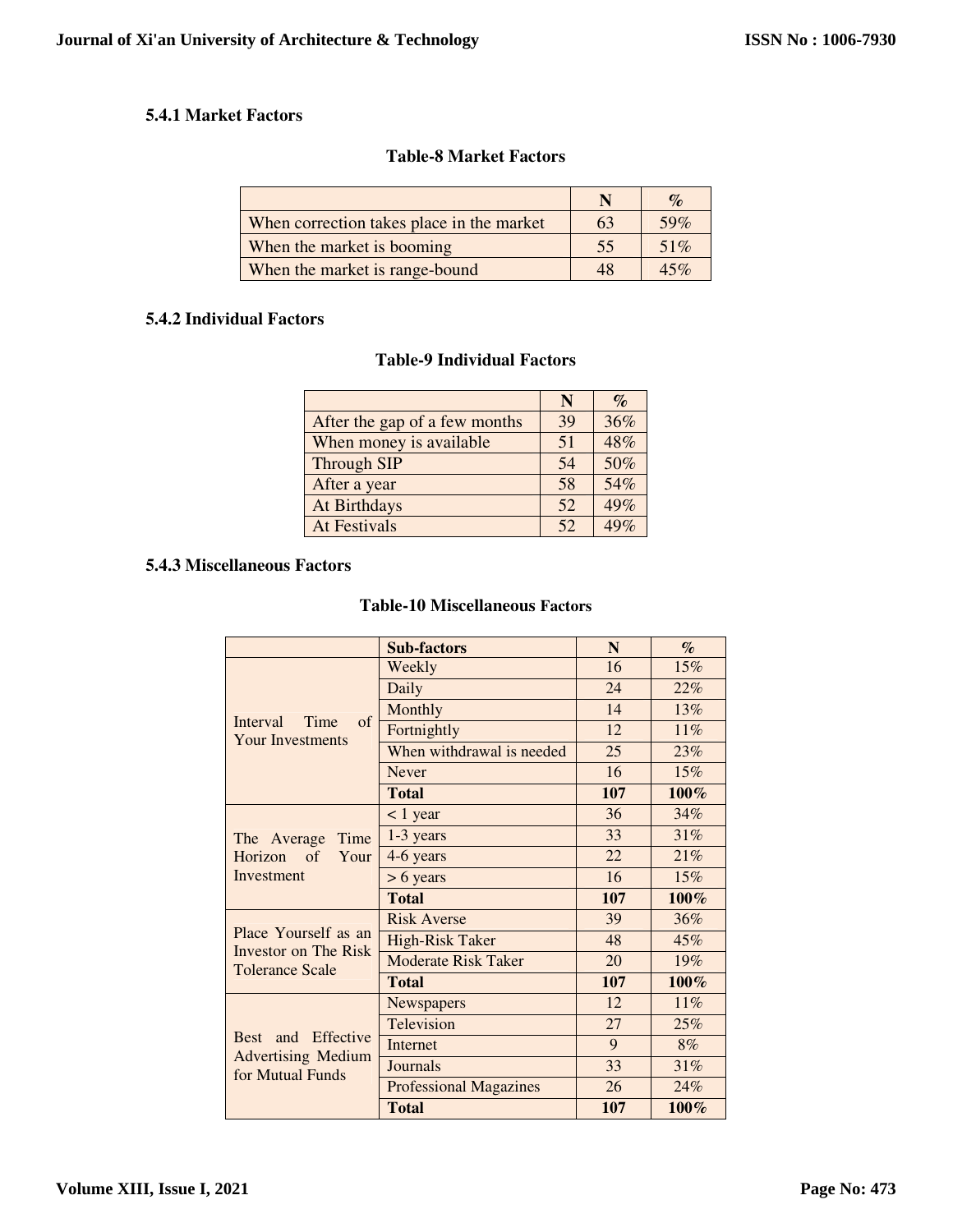#### **VI. CONCLUSION**

The Indian Mutual Fund Industry has witnessed tremendous growth in all the selected criteria like resources mobilized, assets under management, number of schemes issued and number of investors, due to structural changes in the industry and the entry of private and foreign mutual funds have made the industry to grow significantly over the study period. Mutual Funds, though a very profitable form of investment, with limited risk factors compared to shares and debentures, have not yet shown itself to the potential investors so as to invest in favorable returns. This research was aimed at presenting an overview of investor perspectives on investment choices and future Mutual Funds strategy. Investor perception of mutual fund aspirations has become a subject of review because mutual funds cannot speed up the necessary rate of growth. This research lets you consider the true opportunities and whether or not you are profitable and eager to continue to invest. The estimates for Investors in India offer a good image of the position of reciprocal assets.

#### **REFERENCES**

- **[1].** AashkaThalkar (2017), "A Study of Performance Evaluation of Selected Equity Mutual Funds in India", Indian Journal of Applied Research, Vol.7, No.l, P.p-781- 782.
- **[2].** Apparao, E & Kishore N Babu 2015, 'A survey on Investors Perception towards Investment Avenues in Godavari Districts of Andhra Pradesh', Acme Intellects International Journal of Research in Management, vol. 9, no. 9, pp. 1-13
- **[3].** Arathy, B., Nair, A. A., Sai, A., &Pravitha, N. R. (2015). A study on factors affecting investment on mutual fund and its preference of retail investors. International Journal of Scientific and Research Publication, 5 (8), 1- 4.
- **[4].** B. Murali Krishna. K. Rakesh and P.V.S. Sivkumar 'Investors' Perception in Mutual Fund Investments: A Study in Selected Mutual Fund Organizations in Vishakhapatnam' International Journal of Research in Commerce and Management, 2012, Volume No.-3, Issue No. 6 (June) reached through www.ijrcm.org.in
- **[5].** Deepthi George and Dr. Jagadees Chandran (2016), "A Study on Women's Preference To wards Mutual Fund Investments with Special Reference to Cochin" IOSR Journal Of Humanities And Social Science (IOSR-JHSS) Volume 21, Issue 7, Ver. V1I (July. 2016) PP 23-28.
- **[6].** Dr. Kiran. G, Dr. Appasaba. L.V, Dr. M. Raja, Dr M. Muthu Gopalakrishnan, Dr. NilaChotai (2020), "Customer satisfaction towards online banking services of public sector banks", International Journal of Scientific & Technology Research, Vol.9, Issue-4, P.p – 3368-3372.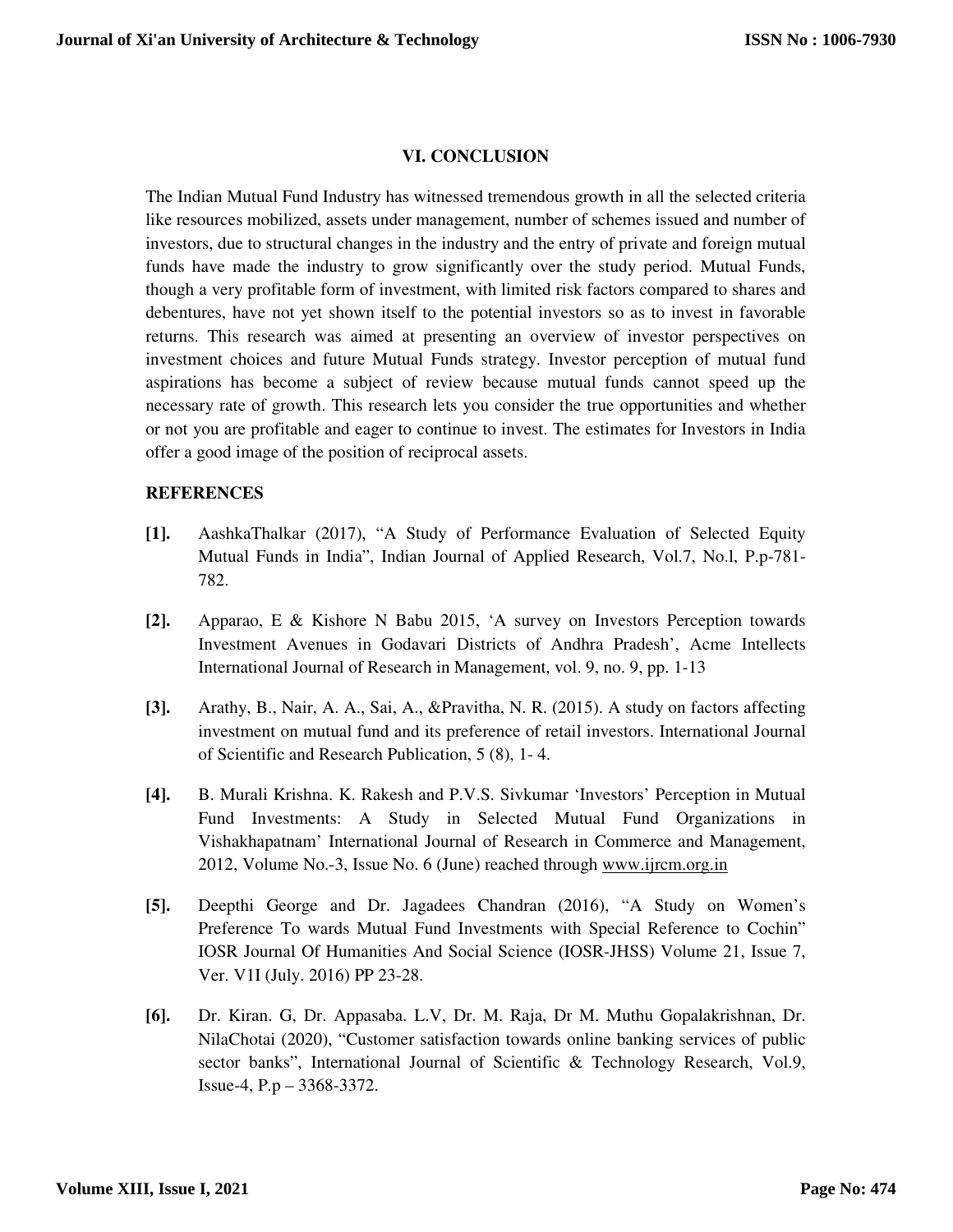- **[7].** Dr. M. Raja and Jagadeeswaran B (2020) "Investors' Perceptions Towards Mutual Fund Schemes Investment – A Study with Special Reference to Chennai City" International Journal of Management (IJM) Volume 11, Issue 5, May 2020, pp. 299- 306, Article ID: IJM\_11\_05\_029. Available online at http://www.iaeme.com/ijm/issues.asp?JType=IJM&VType=11&IType=5
- **[8].** Dr. M. Raja, Dr. R. Venkatamuni Reddy And Dr. M. Muthugopalakrishnan (2018) "A study on optimal portfolio construction with special reference to CNX Nifty Pharma Index" International Journal of Civil Engineering and Technology, Volume 9, Issue 13, December 2018, pp.1355-1363.
- **[9].** Dr. M.P.Desai and Mayur Joshi (2013), "A Study about Awareness of Mutual Funds Among the Investors of Navsari District", Indian Journal of Applied Research , Vol. 3 , Issue 1, pg no 13-15.
- **[10].** Dr. Pallabi Mishra, Dr. Biswajit Prasad Chhatoi (2018), "Investing in Mutual funds: Does profession matter?" Journal of Business and Management (IOSR-JBM) e-ISSN: 2278- 487X, Volume 20, Issue 2. Ver. IX, P.p-38-44.
- **[11].** Dr. SomabhusanaJanakiballav Mishra (2019) **"**A Study on Investor's Perception Towards Mutual Fund In The City Of Bhubaneswar" SSRG International Journal of Economics and Management Studies (SSRG-IJEMS) – Volume 6 Issue 10 – Oct 2019
- **[12].** Dr. Vedala Naga Sailaja, (2018), A Study on Investors Awareness towards Mutual Funds Investment. International Journal of Civil Engineering and Technology, 9(3), pp. 376-382.
- **[13].** Dunna, M. (2012). Mutual Funds in India –Issues, Opportunities and Challenges. Asia Pacific Journal of Marketing & Management Review, 1 (2), pp. 240-249.
- **[14].** Jayant R. Kale and Venkatesh Panchapagesan (2012). Indian Mutual Fund Industry: Opportunities and Challenges, IIMB Management Review, pp. 245-258.
- **[15].** K.R. Mary Jasmine and Dr. S. RabiyathulBasariya, (2018), A Study on the Customers Benefits on Mutual Funds, International Journal of Civil Engineering and Technology, 9(4), , pp. 45–48.
- **[16].** Kaur, I., & Kaushik, K.P. (2016). Determinants of investment behaviour of investors towards mutual funds. Journal of Indian Business Research, 8(1), 19 - 42.
- **[17].** ManasaVipparthi and Ashwin Margam (2013), "Perceptions of investors on mutual funds: A comparative study on public and private sector mutual funds", Research Journal of Business Management and Accounting, Vol. 2(2), pg no. 036 – 047.
- **[18].** Prabhu, G., &Vechalekar, N.M. (2014). Perception of Indian investor towards investment in mutual funds with special reference to MIP Funds. IOSR Journal of